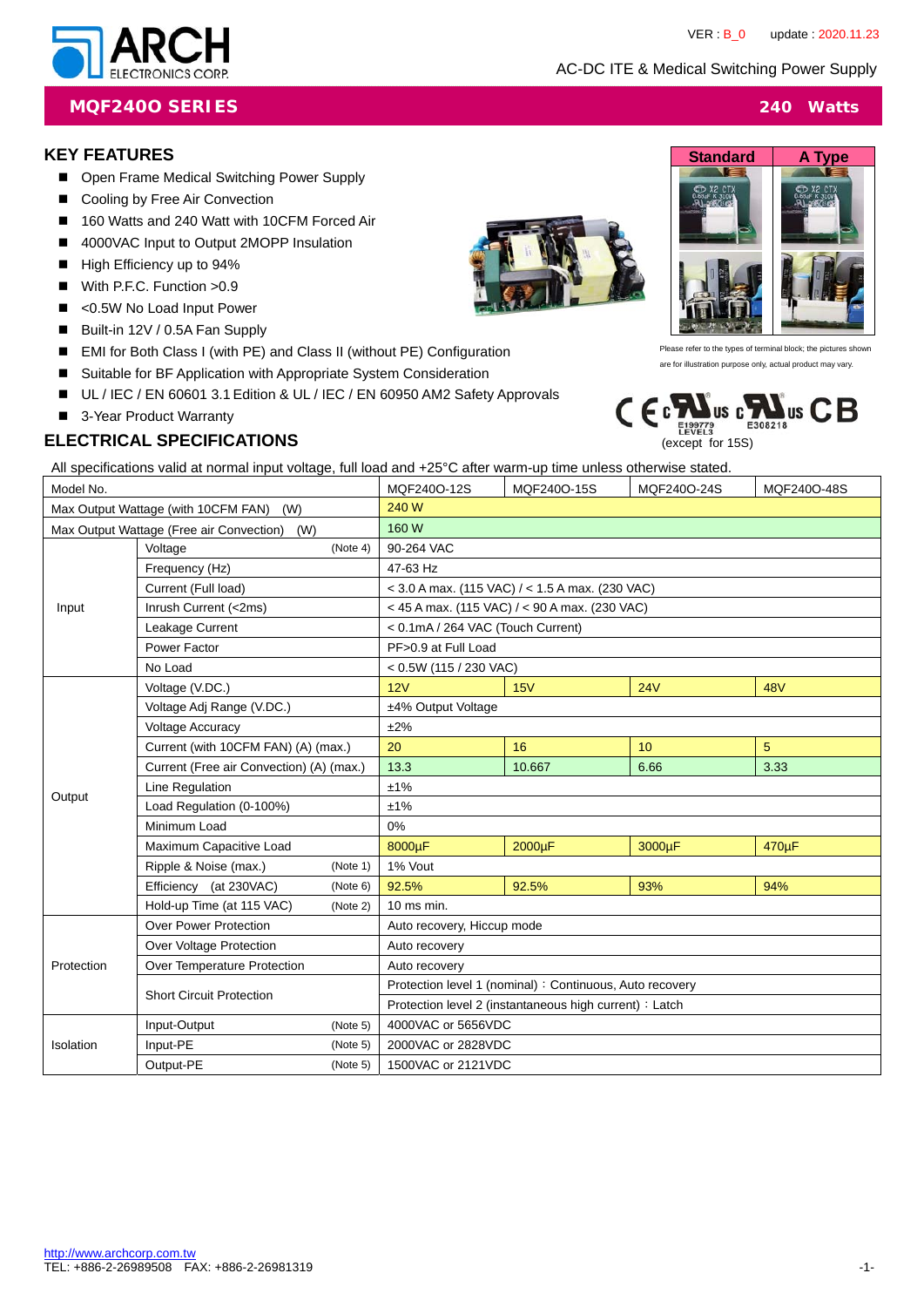AC-DC ITE & Medical Switching Power Supply



**MQF240O SERIES 240 Watts**

## **ELECTRICAL SPECIFICATIONS**

| All specifications valid at normal input voltage, full load and +25°C after warm-up time unless otherwise stated. |  |
|-------------------------------------------------------------------------------------------------------------------|--|
|-------------------------------------------------------------------------------------------------------------------|--|

| $\cdots$ oppositions take at the main them to may by take local and $\cdots$ as a contribution of mille values of $\cdots$<br>Model No. |                                  | MQF240O-12S | MQF240O-15S                                                                                                                      | MQF240O-24S                                 | MQF240O-48S |  |  |
|-----------------------------------------------------------------------------------------------------------------------------------------|----------------------------------|-------------|----------------------------------------------------------------------------------------------------------------------------------|---------------------------------------------|-------------|--|--|
|                                                                                                                                         | <b>Operating Temperature</b>     |             | $-30^{\circ}$ C $+70^{\circ}$ C (with derating)                                                                                  |                                             |             |  |  |
|                                                                                                                                         | Storage Temperature              |             | $-30^{\circ}$ C $+85^{\circ}$ C                                                                                                  |                                             |             |  |  |
|                                                                                                                                         | <b>Temperature Coefficient</b>   |             | $±0.05\%$ /°C                                                                                                                    |                                             |             |  |  |
|                                                                                                                                         | <b>Altitude During Operation</b> |             | 5000m                                                                                                                            |                                             |             |  |  |
| Environment                                                                                                                             | Humidity                         |             | 20~90% RH                                                                                                                        |                                             |             |  |  |
|                                                                                                                                         | Atmospheric Pressure             |             | 56 kPa to 106 kPa                                                                                                                |                                             |             |  |  |
|                                                                                                                                         | <b>MTBF</b>                      |             |                                                                                                                                  | >250,000 h @ 25°C (MIL-HDBK-217F, Notice 1) |             |  |  |
|                                                                                                                                         | Vibration                        |             | IEC60068-2-6 (10~500Hz, 2G 10min./1cycle, 60min. each along X, Y, Z axes)                                                        |                                             |             |  |  |
|                                                                                                                                         | Shock                            |             | IEC60068-2-27                                                                                                                    |                                             |             |  |  |
|                                                                                                                                         | Dimensions (L x W x H)           |             | 4.1 x 2.05 x 1.087 Inches (103.9 x 52.0 x 27.6 mm) Tolerance $\pm$ 0.5 mm                                                        |                                             |             |  |  |
| Physical                                                                                                                                | Weight                           |             | 234 g                                                                                                                            |                                             |             |  |  |
|                                                                                                                                         | <b>Cooling Method</b>            |             | Free convection / 10 CFM FAN                                                                                                     |                                             |             |  |  |
|                                                                                                                                         | Approval                         |             | 12S/24S/48S:<br>UL / IEC / EN 60601 $3.1^{\text{rd}}$ Edition (2 x MOPP),<br>UL / IEC / EN 60950 AM2, UL / IEC / EN 62368        |                                             |             |  |  |
| Safety                                                                                                                                  | Approval / Meet                  |             | 15S:<br>UL / IEC / EN 60601 3.1 $^{\text{rd}}$ Edition (2 x MOPP),<br>UL / IEC / EN 60950 AM2 (meet), UL / IEC / EN 62368 (meet) |                                             |             |  |  |
|                                                                                                                                         | <b>Conducted EMI</b>             | (Note 8)    | EN55011 Conducted Class B                                                                                                        |                                             |             |  |  |
| <b>EMC</b>                                                                                                                              | <b>Radiated EMI</b><br>(Note 8)  |             | EN55011 Class I class B / Class II class A                                                                                       |                                             |             |  |  |
|                                                                                                                                         | <b>EMS</b>                       |             | EN60601-1-2 4th edition                                                                                                          |                                             |             |  |  |

### **NOTE**

- 1. Ripple & Noise are measured at 20MHz of bandwidth with 0.1uF & 47uF parallel capacitor.
- 2. Hold-up Time measured at 90% Vout.
- 3. Fan Supply=12V/0.5A (max) for driving a fan..
- 4. Please check the derating curve for more details.
- 5. Strongly recommend to conduct this test with DC Voltage. If customer wishes to test with AC Voltage, please disconnect all Y-Capacitors from Arch power supply.



(After 30 minutes of burn-in)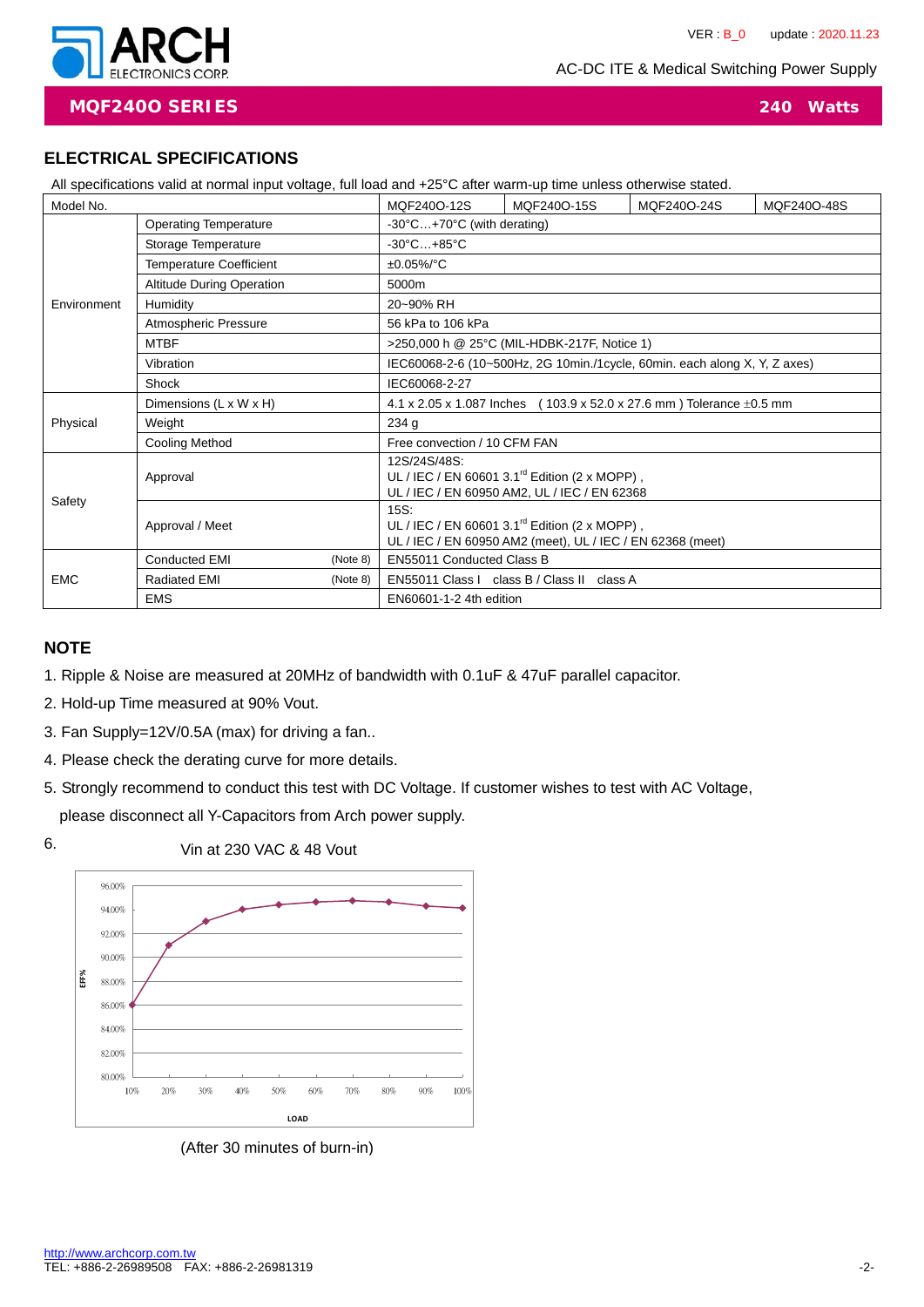AC-DC ITE & Medical Switching Power Supply



**MQF240O SERIES 240 Watts**

## **NOTE**

7. The FAN supply is designed to serve as the source of the additive external fan for the cooling of the power supply, enabling the full load delivery and assuring the best life span of the product. Please do not use this FAN supply to drive other devices.

| For 12S, 24S, 48S |            |            |            |  |  |  |
|-------------------|------------|------------|------------|--|--|--|
| Main              | <b>FAN</b> | FAN        | <b>FAN</b> |  |  |  |
| Output            | Voltage    | Voltage    | Voltage    |  |  |  |
| Power             | (at 0.1A)  | (at 0.25A) | (at 0.5A)  |  |  |  |
| 25%               | 12.1V      | 11.8V      | 11.5V      |  |  |  |
| 50%               | 12.2V      | 11.9V      | 11.7V      |  |  |  |
| 75%               | 12.3V      | 12.0V      | 11.8V      |  |  |  |
| 100%              | 12.5V      | 12.2V      | 11.9V      |  |  |  |

| For 15S            |           |            |           |  |  |  |
|--------------------|-----------|------------|-----------|--|--|--|
| <b>FAN</b><br>Main |           | FAN        | FAN       |  |  |  |
| Output             | Voltage   | Voltage    | Voltage   |  |  |  |
| Power              | (at 0.1A) | (at 0.25A) | (at 0.5A) |  |  |  |
| 25%                | 10.8V     | 10.2V      | 9.3V      |  |  |  |
| 50%                | 10.9V     | 10.3V      | 9.4V      |  |  |  |
| 75%                | 10.9V     | 10.4V      | 9.5V      |  |  |  |
| 100%               | 11.0V     | 10.4V      | 9.5V      |  |  |  |

8. Please secure the power supply unit to your metal case by using the four screw holes in the corners for either Class I or Class II equipment

9. **CAUTION: Double pole, neutral fusing. Disconnect mains before servicing.** 

**(ATTENTION : 2 poles avec fusible sur le neutre. Deconnecter le secteur avant intervention.)** 

## **DERATING**



#### **BLOCK DIAGRAM**



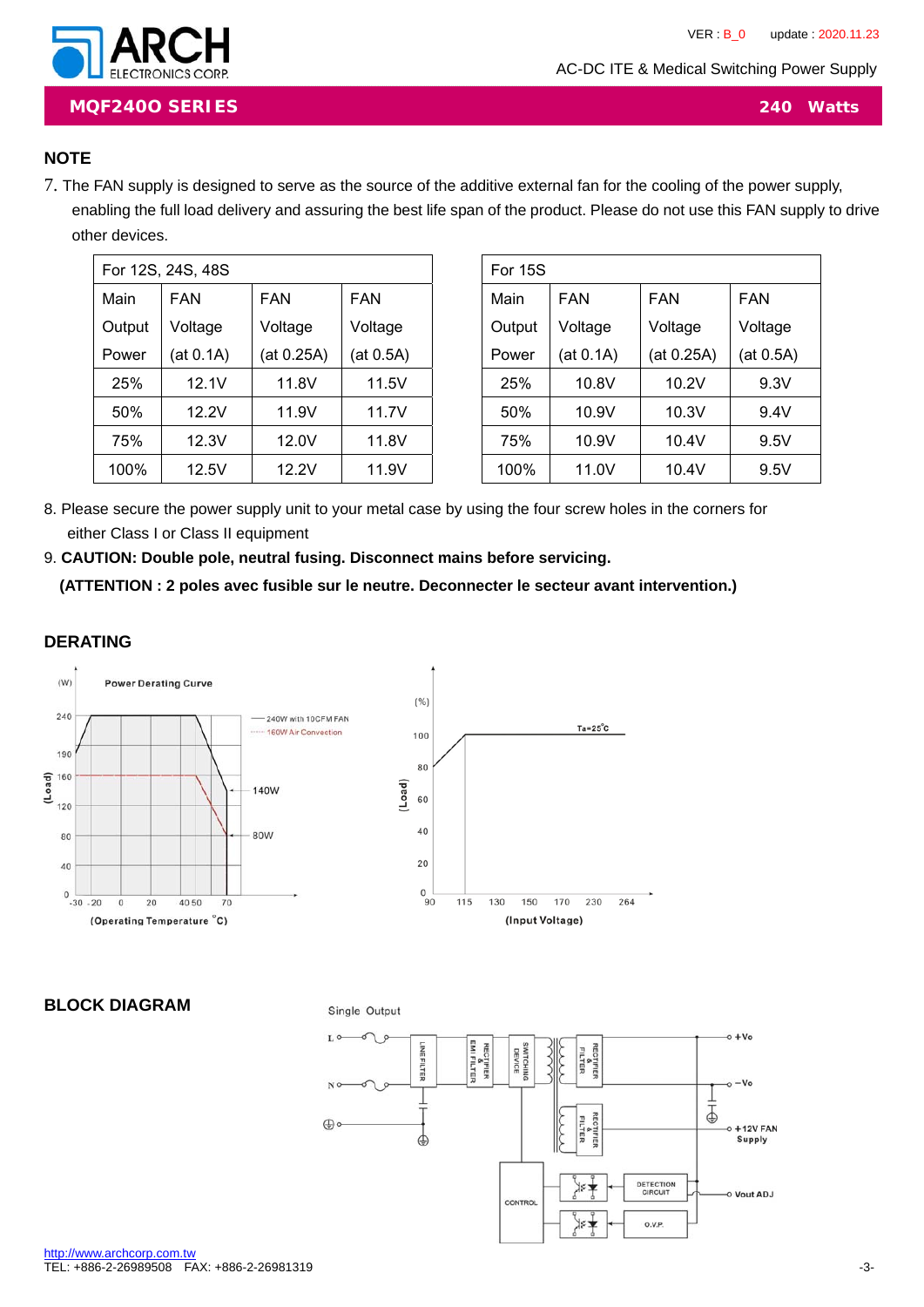



**MQF240O SERIES 240 Watts**

# **MECHANICAL DIMENSIONS ( Top View )**







Please refer to the types of terminal block; the pictures shown are for illustration purpose only, actual product may vary.

| <b>Brands</b> |           | Alex                            |                                  | <b>JST</b>               |                 |  |
|---------------|-----------|---------------------------------|----------------------------------|--------------------------|-----------------|--|
| PIN#          | Single    | Mating<br><b>Housing</b>        | <b>Terminal</b>                  | Mating<br><b>Housing</b> | <b>Terminal</b> |  |
|               | AC IN(N)  |                                 | 96T series                       | VHR-3N                   | SVH-41T-P1.1    |  |
| 2             | NO PIN    | 9396-3                          |                                  |                          |                 |  |
| 3             | AC IN (L) |                                 |                                  |                          |                 |  |
| 4             | +DC OUT   | Terminal:                       |                                  |                          |                 |  |
| 5             | -DC OUT   | Torque to 8 lbs-in(90 cNm) max. | M3.5 Pan HD screw in 2 positions |                          |                 |  |
| 6             | PE.       |                                 |                                  |                          |                 |  |
|               |           |                                 |                                  |                          |                 |  |

| <b>Connector Pin (FAN)</b> |          |                                 |                 |                          |                  |  |  |
|----------------------------|----------|---------------------------------|-----------------|--------------------------|------------------|--|--|
| <b>Brands</b>              |          |                                 | Cherng Weei     | JST                      |                  |  |  |
| PIN#                       | Single   | <b>Mating</b><br><b>Housing</b> | <b>Terminal</b> | Mating<br><b>Housing</b> | <b>Terminal</b>  |  |  |
| F <sub>1</sub>             | +AUX OUT | CX-H250-02                      | CX-T2501        | $XHP-2$                  | SXH-002T-        |  |  |
| F <sub>2</sub>             | -AUX OUT |                                 |                 |                          | P <sub>0.6</sub> |  |  |